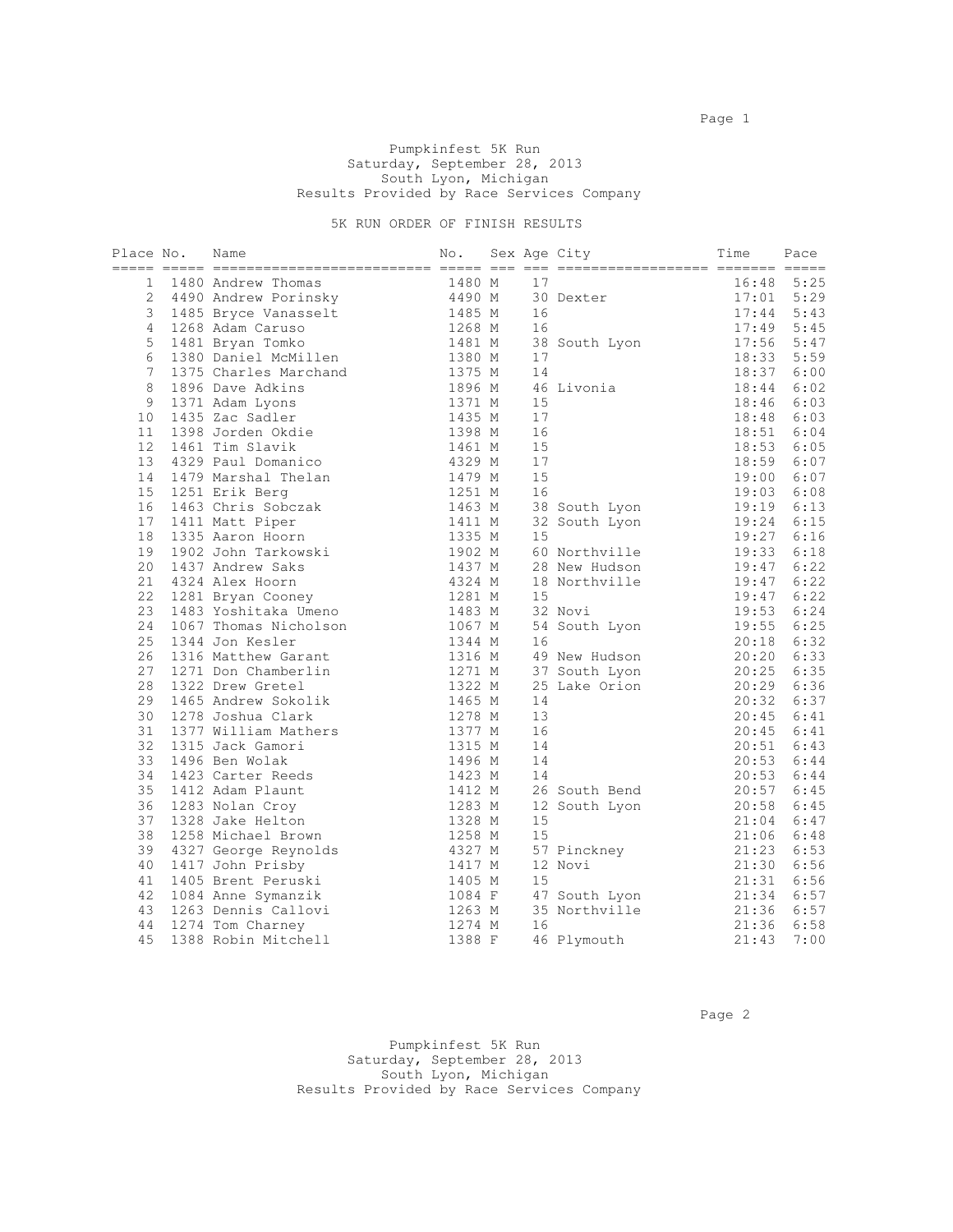# 5K RUN ORDER OF FINISH RESULTS

| Place No. | Name                                                 | No.              |    | Sex Age City                 | Time           | Pace         |
|-----------|------------------------------------------------------|------------------|----|------------------------------|----------------|--------------|
| 46        | $    -$<br>1289 M<br>1296 M<br>1289 Joe Curtis       |                  | 15 |                              | 21:44          | 7:00         |
| 47        | 1296 Evan Demoss                                     |                  | 16 |                              | 21:51          | 7:02         |
| 48        | 1244 Nick Banks                                      |                  | 14 |                              | 21:53          | 7:03         |
| 49        | 1413 Gabriel Polley                                  | 1413 M           |    | 32 Whitmore Lake             | 22:10          | 7:08         |
| 50        | 1393 Tyler Morgen                                    | 1393 M           | 14 |                              | 22:17          | 7:11         |
| 51        | 1402 Sean Paulsen                                    | 1402 M           |    | 43 South Lyon                | 22:24          | 7:13         |
| 52        | 1475 David Szawala                                   | 1475 M           | 14 |                              | 22:25          | 7:13         |
| 53        | 1493 Grant Wing                                      | 1493 M           |    | 11 Pinckney                  | 22:30          | 7:15         |
| 54        | 4326 Chris Williams                                  | 4326 M           |    | 54 Fowlerville               | 22:31          | 7:15         |
| 55        | 1324 Adam Hardow                                     | 1324 M           |    | 29 Canton                    | 22:34          | 7:16         |
| 56        | 1284 Mark Cryderman                                  | 1284 M           |    | 67 Milford                   | 22:35          | 7:16         |
| 57        | 1069 Michael Theisen                                 | 1069 M           |    | 34 South Lyon                | 22:38          | 7:17         |
| 58        | 3822 Donna Olson                                     | 3822 F           |    | 63 Southqate                 | 22:42          | 7:19         |
| 59        | 1264 Joel Cameron                                    | 1264 M           |    | 35 South Lyon                | 22:43          | 7:19         |
| 60        | 1334 Randall Honiss                                  | 1334 M           |    | 42 South Lyon                | 22:43          | 7:19         |
| 61        | 1422 Edward Recke                                    | 1422 M           |    | 60 Brighton                  | 22:50          | 7:21         |
| 62        | 1394 Amelia Moshier                                  | 1394 F           |    | 33 Northville                | 22:55          | 7:23         |
| 63        | 1035 Jeremy Kuivanen                                 | 1035 M           |    | 40 Milford                   | 22:55          | 7:23         |
| 64        | 1354 Alexis Klassen                                  | 1354 F           |    | 33 Woodville                 | 23:18          | 7:30         |
| 65        | 3820 Frank Pawlicki                                  | 3820 M           |    | 54 Novi                      | 23:22          | 7:32         |
| 66        | 1365 Jason Lisiecki                                  | 1365 M           |    | 30 Brighton                  | 23:24          | 7:32         |
| 67        | 1419 Trenton Ramos                                   | 1419 M           |    | 11 Howell                    | 23:26          | 7:33         |
| 68        | 1301 Steve Dollway                                   | 1301 M           |    | 54 Milford                   | 23:27          | 7:33         |
| 69        | 1267 Justin Carbary                                  | 1267 M           | 15 |                              | 23:32          | 7:35         |
| 70<br>71  | 1441 Joe Savalle                                     | 1441 M           |    | 46 South Lyon                | 23:32<br>23:40 | 7:35         |
| 72        | 1421 Corbin Recke                                    | 1421 M           |    | 25 Brighton                  |                | 7:37         |
| 73        | 1372 Collin Lys                                      | 1372 M<br>1070 M | 16 |                              | 23:42<br>23:43 | 7:38<br>7:38 |
| 74        | 1070 David Swiech<br>1325 Brian Harmon               | 1325 M           | 15 | 34 South Lyon                | 23:50          | 7:40         |
| 75        |                                                      | 1361 F           |    |                              | 23:51          | 7:41         |
| 76        | 1361 Jenny Lendrum<br>1473 Rebecca Sventickas 1473 F |                  |    | 39 Plymouth<br>32 New Hudson | 23:51          | 7:41         |
| 77        | 1071 Max Hoorn                                       | 1071 M           |    | 13 Northville                | 23:55          | 7:42         |
| 78        | 1497 Joe Wolak                                       | 1497 M           |    | 9 South Lyon                 | 23:55          | 7:42         |
| 79        | 1314 Jodie Galbraith                                 | 1314 F           |    | 42 Northville                | 23:58          | 7:43         |
| 80        | 1321 Nate Goode                                      | 1321 M           | 14 |                              | 24:02          | 7:44         |
| 81        | 1112 Ryan Tedd                                       | 1112 M           |    | 18 Northville                | 24:16          | 7:49         |
| 82        | 1467 Mark Spencer                                    | 1467 M           |    | 51 Ann Arbor                 | 24:18          | 7:50         |
| 83        | 4325 Randy Pryor                                     | 4325 M           |    | 34 Novi                      | 24:25          | 7:52         |
| 84        | 1474 Thomas Sventickas                               | 1474 M           |    | 33 New Hudson                | 24:28          | 7:53         |
| 85        | 1391 Brenton Montie                                  | 1391 M           |    | 28 South Lyon                | 24:30          | 7:53         |
| 86        | 1331 Rob Hewison                                     | 1331 M           | 15 |                              | 24:35          | 7:55         |
| 87        | 1293 Erkan Danisman                                  | 1293 M           |    | 35 Ann Arbor                 | 24:37          | 7:56         |
| 88        | 1915 Andrew Donaldson                                | 1915 M           |    | 54 South Lyon                | 24:46          | 7:59         |
| 89        | 3823 Ken Rowe                                        | 3823 M           |    | 66 Southgate                 | 24:48          | 7:59         |
| 90        | 1427 Jason Riley                                     | 1427 M           |    | 12 South Lyon                | 24:55          | 8:01         |
|           |                                                      |                  |    |                              |                |              |

Page 3 and 2012 and 2012 and 2012 and 2012 and 2012 and 2012 and 2012 and 2012 and 2012 and 2012 and 2012 and

#### Pumpkinfest 5K Run Saturday, September 28, 2013 South Lyon, Michigan Results Provided by Race Services Company

| Place No. | Name                     | No. Sex Age City |  |               | Time       | Pace |
|-----------|--------------------------|------------------|--|---------------|------------|------|
|           |                          |                  |  |               |            |      |
|           | 91 1494 Kimberly Wing    | 1494 F           |  | 40 Pinckney   | 24:59 8:03 |      |
|           | 92 1404 Michael Perovich | 1404 M           |  | 43 South Lyon | 25:00 8:03 |      |
|           | 93 1364 Ann Lisiecki     | 1364 F           |  | 24 Brighton   | 25:00 8:03 |      |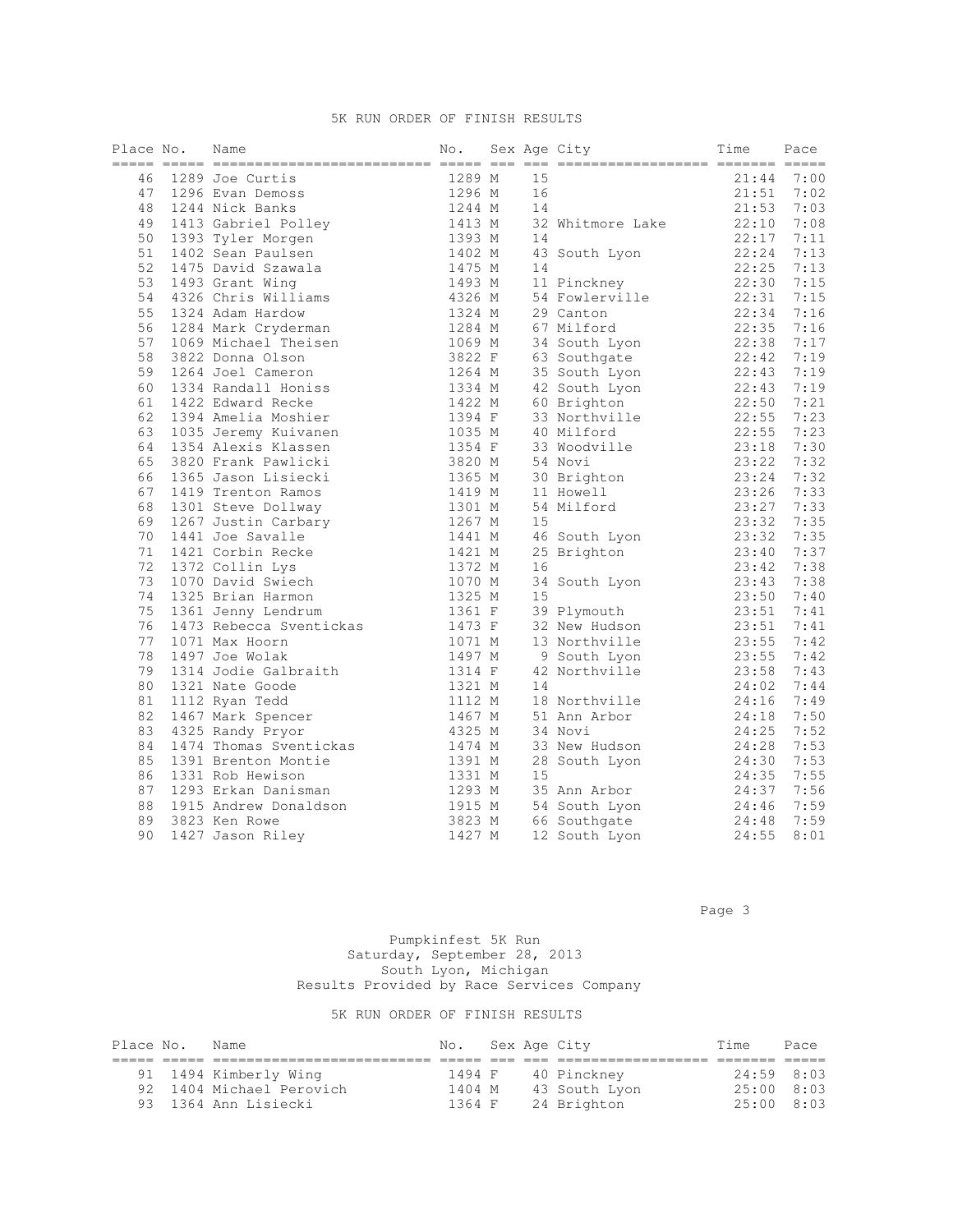| 94  | 1363 Adam Leshok                                                                           | 1363 M                                 | 14                                                 | 25:02          | 8:04 |
|-----|--------------------------------------------------------------------------------------------|----------------------------------------|----------------------------------------------------|----------------|------|
| 95  | 1311 Tracy Feliks                                                                          | 1311 F                                 | 42 South Lyon                                      | 25:04          | 8:04 |
| 96  | 1351 Carrie King                                                                           | 1351 F                                 | 35 South Lyon                                      | 25:04          | 8:05 |
| 97  | 1495 Svannah Wing                                                                          | 1495 F                                 | 10 Pinckney                                        | 25:06          | 8:05 |
| 98  | 1476 Philip Taft                                                                           | 1476 M                                 | 42 South Lyon                                      | $25:12$ 8:07   |      |
| 99  | 1399 Stephanie O'Neil<br>1320 March W                                                      | 1399 F                                 | 34 South Lyon                                      | $25:13$ 8:07   |      |
| 100 | 1329 Mark Hetrick                                                                          | 1329 M                                 | 33 South Lyon                                      | 25:15          | 8:08 |
| 101 | 3821 Ryan Francis                                                                          | 3821 M                                 | 13 South Lyon                                      | 25:20          | 8:10 |
| 102 | 1307 Jamie Faddon                                                                          | 1307 M<br>1842 M<br>1885 M<br>1307 M   | 16                                                 | 25:23          | 8:11 |
| 103 | 1842 Bradley Haskin                                                                        |                                        | 12 South Lyon                                      | $25:25$ $8:11$ |      |
| 104 | 1885 Doug Haskin                                                                           |                                        | 52 South Lyon                                      | $25:26$ 8:11   |      |
| 105 | 1636 Lindsay Erdmann                                                                       | 1636 F                                 | 24 South Lyon                                      | 25:30 8:13     |      |
| 106 | 1277 Emma Clark                                                                            | $1277$ F<br>1333 M<br>1330 F<br>1279 F | 10 Novi                                            | 25:31          | 8:13 |
| 107 | 1333 Steve Hicks                                                                           |                                        | 34 South Lyon                                      | 25:34 8:14     |      |
| 108 | 1330 Taryn Hetrick                                                                         |                                        | 28 South Lyon                                      | 25:38 8:15     |      |
| 109 | 1279 Lauren Clark                                                                          |                                        | 12 Novi                                            | 25:41          | 8:16 |
| 110 | 1242 Michael Anderson 1242 M                                                               |                                        | 38 South Lyon 25:43 8:17                           |                |      |
| 111 | 1310 Todd Feliks                                                                           | 1310 M                                 | 43 South Lyon 25:45                                |                | 8:18 |
| 112 | 1276 Melissa Cherry<br>1352 Ed King                                                        | 1276 F<br>1352 M                       | 32 Howell                                          | 25:47 8:18     |      |
| 113 | 1352 Ed King                                                                               |                                        | 65 Whitmore Lake                                   | 25:48 8:19     |      |
| 114 | 1261 Jeff Burgess                                                                          | 1261 M                                 | 52 Hartland                                        | 25:50 8:19     |      |
| 115 | 1401 Greg Palarski                                                                         | 1401 M                                 | 54 Commerce Twp                                    | 25:57 8:21     |      |
| 116 | 1303 Andrea Eccles                                                                         | 1303 F                                 | 27 South Lyon                                      | 26:01          | 8:23 |
| 117 | 1245 Louie Barrati                                                                         |                                        | 14                                                 | 26:07 8:25     |      |
| 118 | 1038 Dylan O'Connor                                                                        | 1303 F<br>1245 M<br>1038 M             | 11 South Lyon<br>21 November                       | 26:09 8:25     |      |
| 119 | 4494 Stephanie Berent 4494 F                                                               |                                        | 21 Novi                                            | 26:11 8:26     |      |
| 120 | 1250 Bryan Berent                                                                          | 1250 M                                 | 55 Novi                                            | 26:11          | 8:26 |
| 121 | 1634 Katie Crots                                                                           | 1634 F<br>1420 M                       | 25 South Lyon 26:15 8:27<br>37 Ferndale 26:29 8:32 |                |      |
| 122 | 1420 James Ramsey                                                                          |                                        |                                                    |                |      |
| 123 | 4479 Courtney Zilch 4479 F                                                                 |                                        | 23 New Hudson                                      | 26:32 8:33     |      |
| 124 | 1449 Joyce Segedi                                                                          | 1449 F                                 | 54 South Lyon                                      | 26:43 8:36     |      |
| 125 | 1313 Joseph Freeman 1313 M<br>1374 Lindsey Mahlmeister 1374 F<br>1386 Leslie Miller 1386 F |                                        | 34 Newport                                         | 26:43          | 8:36 |
| 126 |                                                                                            |                                        | 28 Brighton                                        | 26:43 8:36     |      |
| 127 |                                                                                            |                                        | 12 South Lyon                                      | $26:44$ 8:36   |      |
| 128 | 1726 Kelsey Dallas                                                                         | $1726$ F                               | 21 Dearborn                                        | 26:45 8:37     |      |
| 129 | 1015 Jack Little                                                                           | 1015 M                                 | 56 Brighton                                        | 27:01          | 8:42 |
| 130 | 4492 Chris Bergin                                                                          | 4492 M<br>1241 M                       | 18 Ann Arbor                                       | 27:03          | 8:43 |
| 131 | 1241 David Anderson<br>1332 Maria Hicks                                                    |                                        | 52 Ypsilanti                                       | $27:12$ 8:46   |      |
| 132 | 1332 Maria Hicks                                                                           | 1332 F                                 | 35 South Lyon                                      | $27:19$ 8:48   |      |
| 133 | 1901 Alexandra Klaus                                                                       | 1901 F                                 | 11 South Lyon 27:20 8:48                           |                |      |
| 134 | 4330 Jennifer Jambor                                                                       | 4330 F                                 | 41 South Lyon 27:22                                |                | 8:49 |
| 135 | 1252 Dana Bijansky                                                                         | 1252 F                                 | 24 New Hudson                                      | 27:24          | 8:50 |

Page 4

#### Pumpkinfest 5K Run Saturday, September 28, 2013 South Lyon, Michigan Results Provided by Race Services Company

| Place No. | Name                       | No.    |     | Sex Age City         | Time           | Pace |
|-----------|----------------------------|--------|-----|----------------------|----------------|------|
|           |                            |        |     |                      |                |      |
| 136       | 4486 Diane Wheelock        | 4486 F |     | 50 Northville        | 27:27          | 8:50 |
| 137       | 1968 Tom Melville          | 1968 M |     | 66 Northville        | 27:32          | 8:52 |
| 138       | 1452 Jimmy Sharpe          | 1452 M | 16  |                      | 27:33          | 8:52 |
|           | 139 1342 Roger Kalinowsky  | 1342 M |     | 57 Novi              | $27:33$ $8:52$ |      |
| 140       | 1397 Ethan Novilla         | 1397 M | 1.5 |                      | $27:36$ 8:53   |      |
| 141       | 1282 Chris Crawford        | 1282 M |     | 44 Novi              | $27:36$ 8:53   |      |
|           | 142 1436 Nicole Sage       | 1436 F |     | 30 Brighton          | 27:40          | 8:55 |
| 143       | 1360 Jack Lefevre          | 1360 M |     | 11 South Lyon        | 27:48          | 8:57 |
| 144       | 1294 Matthew Demeester     | 1294 M |     | 32 Garden City       | 27:50          | 8:58 |
|           | 145 1272 Darcy Charbonneau | 1272 M |     | 33 Commerce Township | $27:50$ 8:58   |      |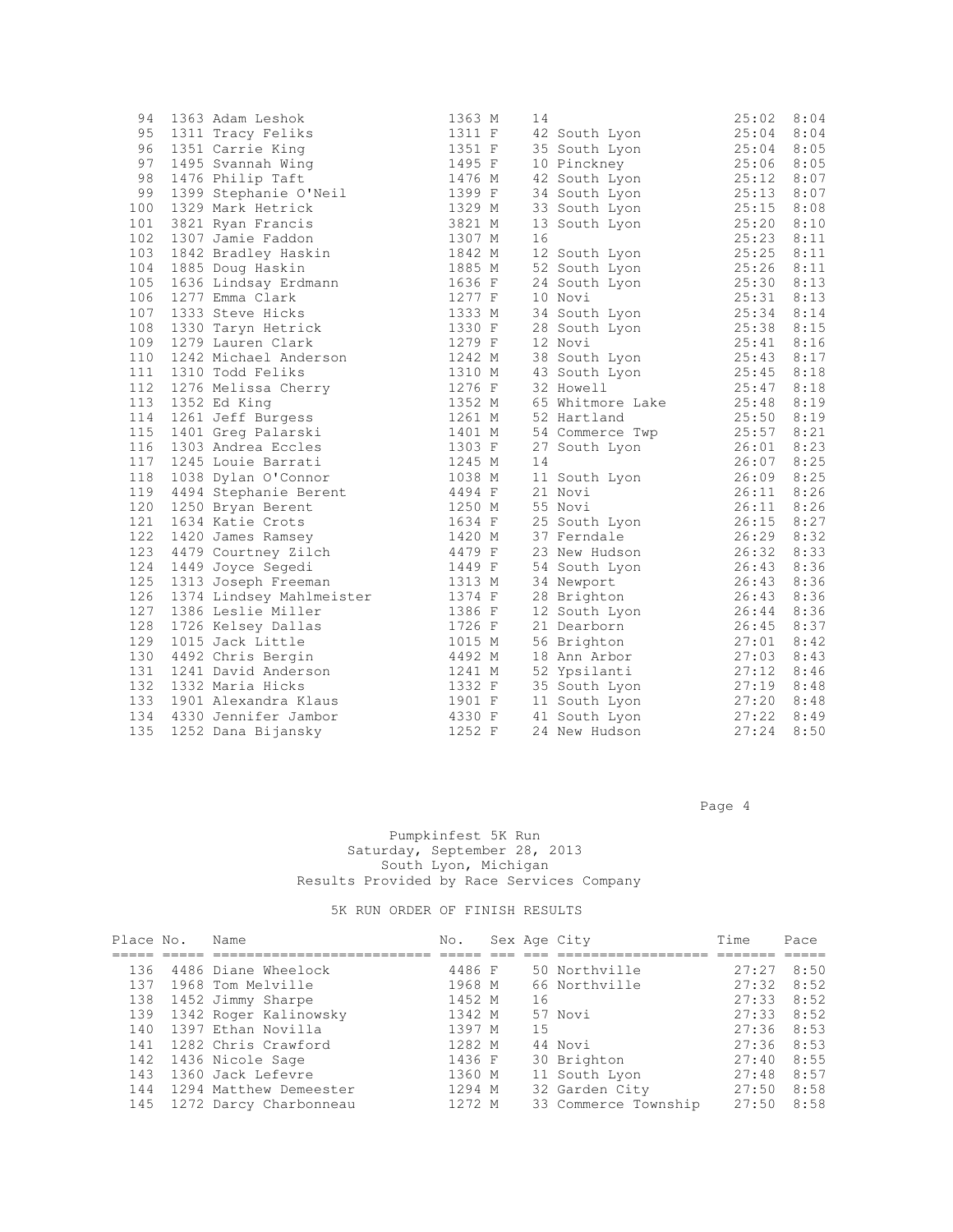| 146 | 1273 Sandy Charbonneau     | 1273 F |  | 33 Commerce Township | 27:59 | 9:01 |
|-----|----------------------------|--------|--|----------------------|-------|------|
| 147 | 4478 Kathryn Ziegler       | 4478 F |  | 42 Ypsilanti         | 28:00 | 9:01 |
| 148 | 1438 Renato Santos         | 1438 M |  | 45 Reminderville     | 28:02 | 9:02 |
| 149 | 1454 Frank Shinkonis       | 1454 M |  | 39 South Lyon        | 28:09 | 9:04 |
| 150 | 1389 Jerry Mittman         | 1389 M |  | 68 Northville        | 28:09 | 9:04 |
| 151 | 1287 Alan Curnow           | 1287 M |  | 48 South Lyon        | 28:17 | 9:06 |
| 152 | 1110 Todd Stone            | 1110 M |  | 50 South Lyon        | 28:20 | 9:07 |
| 153 | 1434 Steven Rupert         | 1434 M |  | 13 South Lyon        | 28:20 | 9:07 |
| 154 | 1462 Antonio Sobczak       | 1462 M |  | 9 South Lyon         | 28:26 | 9:10 |
| 155 | 3816 Aiden Wright          | 3816 M |  | 9 South Lyon         | 28:26 | 9:10 |
| 156 | 1418 Emily Ramos           | 1418 F |  | 39 Howell            | 28:29 | 9:11 |
| 157 | 9452 Teemu Garrity         | 9452 M |  | 13 West Bloomfield   | 28:30 | 9:11 |
| 158 | 4487 Miranda Meyers        | 4487 F |  | 10 South Lyon        | 28:30 | 9:11 |
| 159 | 1387 William Miller        | 1387 M |  | 47 South Lyon        | 28:30 | 9:11 |
| 160 | 1384 Rachel Melville       | 1384 F |  | 34 Plymouth          | 28:32 | 9:11 |
| 161 | 1383 Michael Melville      | 1383 M |  | 35 Plymouth          | 28:33 | 9:12 |
| 162 | 1488 Ryan Walters          | 1488 M |  | 6 New Hudson         | 28:33 | 9:12 |
| 163 | 1280 April Concienne       | 1280 F |  | 28 Brighton          | 28:35 | 9:12 |
| 164 | 1240 Karen Adragna         | 1240 F |  | 39 New Hudson        | 28:37 | 9:13 |
| 165 | 1260 Julie Burdick         | 1260 F |  | 25 Ann Arbor         | 28:37 | 9:13 |
| 166 | 1416 Nancy Prisby          | 1416 F |  | 46 Novi              | 28:42 | 9:15 |
| 167 | 1468 Sue Stickel           | 1468 F |  | 63 Ypsilanti         | 28:42 | 9:15 |
| 168 | 3818 Eric Wright           | 3818 M |  | 42 South Lyon        | 28:44 | 9:15 |
| 169 | 1487 Paul Walters          | 1487 M |  | 33 New Hudson        | 28:45 | 9:16 |
| 170 | 1373 Roderick MacDonald    | 1373 M |  | 63 Ann Arbor         | 28:48 | 9:17 |
| 171 | 1295 Keri Buell            | 1295 F |  | 31 South Lyon        | 29:02 | 9:21 |
| 172 | 1464 Nico Sobczak          | 1464 M |  | 7 South Lyon         | 29:02 | 9:21 |
| 173 | 9451 Keilah Niemela        | 9451 F |  | 16 Chassell          | 29:03 | 9:21 |
| 174 | 1977 Karen Niemela         | 1977 F |  | 46 Chassell          | 29:03 | 9:21 |
| 175 | 1292 Kim Dancer            | 1292 F |  | 40 South Lyon        | 29:05 | 9:22 |
| 176 | 4307 Greg Kelly            | 4307 M |  | 32 South Lyon        | 29:07 | 9:22 |
| 177 | 1426 Derek Riley           | 1426 M |  | 10 South Lyon        | 29:09 | 9:23 |
| 178 | 1392 Teresa Morelli-Sobcza | 1392 F |  | 38 South Lyon        | 29:10 | 9:23 |
| 179 | 1489 Rob Weaver            | 1489 M |  | 67 South Lyon        | 29:16 | 9:26 |
| 180 | 1396 Ellen Nitz            | 1396 F |  | 73 Brighton          | 29:19 | 9:27 |
|     |                            |        |  |                      |       |      |

#### Page 5 and 2012 and 2012 and 2012 and 2012 and 2012 and 2012 and 2012 and 2012 and 2012 and 2012 and 2012 and

#### Pumpkinfest 5K Run Saturday, September 28, 2013 South Lyon, Michigan Results Provided by Race Services Company

| Place No. | Name                      | No.    |  | Sex Age City  | Time  | Pace |
|-----------|---------------------------|--------|--|---------------|-------|------|
|           |                           |        |  |               |       |      |
| 181       | 836 Brian Mackey          | 836 M  |  | 41 South Lyon | 29:20 | 9:27 |
| 182       | 1306 Brian Elliston       | 1306 M |  | 44 South Lyon | 29:21 | 9:27 |
| 183       | 1358 Derek Labute         | 1358 M |  | 26 Livonia    | 29:24 | 9:28 |
| 184       | 1341 Peter Kalinowsky     | 1341 M |  | 27 South Lyon | 29:31 | 9:30 |
| 185       | 1460 Robert Simmons       | 1460 M |  | 34 New Hudson | 29:42 | 9:34 |
| 186       | 1343 Sandy Kalinowsky     | 1343 F |  | 54 Novi       | 29:49 | 9:36 |
| 187       | 1249 Allison Berent       | 1249 F |  | 54 Novi       | 29:49 | 9:36 |
| 188       | 1286 Sean Cummings        | 1286 M |  | 30 South Lyon | 29:50 | 9:37 |
| 189       | 1395 Jodi Movens          | 1395 F |  | 28 South Lyon | 29:56 | 9:38 |
| 190       | 1390 Carrie Montgomery    | 1390 F |  | 49 Livonia    | 29:58 | 9:39 |
| 191       | 1447 James Scott          | 1447 M |  | 54 South Lyon | 30:01 | 9:40 |
| 192       | 1270 Rachael Castellon    | 1270 F |  | 26 Ypsilanti  | 30:02 | 9:40 |
| 193       | 1445 Janden Schoeff       | 1445 F |  | 58 South Lyon | 30:06 | 9:41 |
| 194       | 1366 Carey Little         | 1366 F |  | 35 South Lyon | 30:07 | 9:42 |
| 195       | 1320 Claudia Giampa-Coyle | 1320 F |  | 47 Royal Oak  | 30:07 | 9:42 |
| 196       | 1359 Emily Lamott         | 1359 F |  | 33 Farmington | 30:08 | 9:42 |
| 197       | 1425 Stephanie Rife       | 1425 F |  | 36 South Lyon | 30:16 | 9:45 |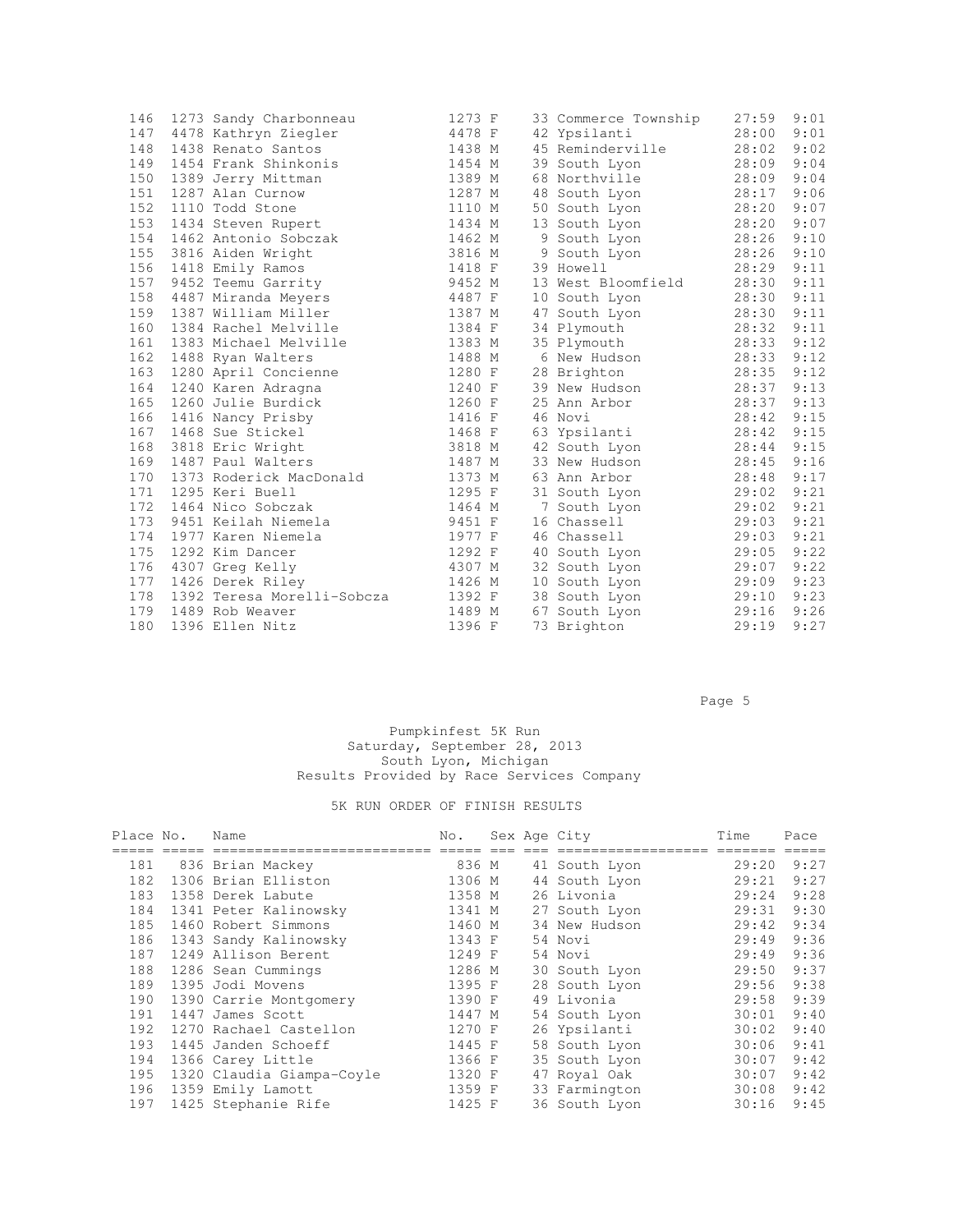| 198 | 1760 Jim Jackson          | 1760 M | 35 South Lyon | 30:16<br>9:45 |
|-----|---------------------------|--------|---------------|---------------|
| 199 | 4484 Syndey Hain          | 4484 F | 12 South Lyon | 30:28<br>9:49 |
| 200 | 1732 Jennifer Hovey       | 1732 F | 44 South Lyon | 30:31<br>9:50 |
| 201 | 1469 Douglas Stock        | 1469 M | 40 Brighton   | 30:34<br>9:51 |
| 202 | 1305 Jobi Ellison         | 1305 F | 39 South Lyon | 9:51<br>30:35 |
| 203 | 1345 Michael Kessler      | 1345 M | 34 New Hudson | 30:35<br>9:51 |
| 204 | 839 Brandon Marinkovich   | 839 M  | 9 South Lyon  | 30:46<br>9:54 |
| 205 | 1430 John Rogers          | 1430 M | 30 Novi       | 9:56<br>30:50 |
| 206 | 1346 Nancy Kessler        | 1346 F | 30 New Hudson | 9:57<br>30:55 |
| 207 | 970 Sophie Yeung          | 970 F  | 12 South Lyon | 30:58<br>9:58 |
| 208 | 1453 Tammy Shelhart       | 1453 F | 48 Howell     | 31:10 10:02   |
| 209 | 1428 Tom Riley            | 1428 M | 41 South Lyon | 31:20 10:05   |
| 210 | 1300 Hailey Dollaway      | 1300 F | 8 Milford     | 31:23 10:06   |
| 211 | 4488 Domenic Dimassa      | 4488 M | 31 Howell     | 31:26 10:07   |
| 212 | 1440 Justin Sarrach       | 1440 M | 38 South Lyon | 31:32 10:09   |
| 213 | 1439 Jake Sarrach         | 1439 M | 10 South Lyon | 31:36 10:11   |
| 214 | 1471 Ella Stone           | 1471 F | 11 South Lyon | 31:37 10:11   |
| 215 | 4489 Katrina Dimassa      | 4489 F | 33 Howell     | 31:38 10:11   |
| 216 | 490 Molly Mackey          | 490 F  | 12 South Lyon | 31:39 10:11   |
| 217 | 1408 Max Peters           | 1408 M | 9 South Lyon  | $31:44$ 10:13 |
| 218 | 1478 Wendy Taylor         | 1478 F | 39 South Lyon | 31:44 10:13   |
| 219 | 904 Angela Dobbie         | 904 F  | 39 South Lyon | 31:47 10:14   |
| 220 | 4480 Joe Zatyko           | 4480 M | 45 South Lyon | 31:49 10:15   |
| 221 | 1243 Chritianna Armstrong | 1243 F | 24 New Hudson | 31:54 10:16   |
| 222 | 1362 Paula Leshkevich     | 1362 F | 33 Saline     | 31:59 10:18   |
| 223 | 1339 Melissa Hyer         | 1339 F | 26 South Lyon | 32:01 10:18   |
| 224 | 1347 Cody Killian         | 1347 M | 12 New Hudson | 32:05 10:20   |
| 225 | 1348 John Killian         | 1348 M | 42 New Hudson | 32:15 10:23   |

Page 6 and the state of the state of the state of the state of the state of the state of the state of the state of the state of the state of the state of the state of the state of the state of the state of the state of the

#### Pumpkinfest 5K Run Saturday, September 28, 2013 South Lyon, Michigan Results Provided by Race Services Company

| Place No. | Name                    | No.    |  | Sex Age City     | Time        | Pace          |
|-----------|-------------------------|--------|--|------------------|-------------|---------------|
|           |                         |        |  | ---------------- |             |               |
| 226       | 1868 Joan Garretson     | 1868 F |  | 59 South Lyon    |             | 32:19 10:24   |
| 227       | 1446 Georg Schulte      | 1446 M |  | 53 Whitmore Lake |             | 32:20 10:25   |
| 228       | 1444 Sidney Schauer     | 1444 F |  | 14 South Lyon    | 32:34 10:29 |               |
| 229       | 1266 Sheila Campbell    | 1266 F |  | 49 South Lyon    | 32:34 10:29 |               |
| 230       | 1298 Dave Dippoliti     | 1298 M |  | 48 South Lyon    | 32:35 10:30 |               |
| 231       | 1337 Susan Hoover       | 1337 F |  | 44 Livonia       |             | $32:47$ 10:33 |
| 232       | 1257 Dayna Britton      | 1257 F |  | 39 Howell        |             | 32:49 10:34   |
| 233       | 1356 Dominic Kowalski   | 1356 M |  | 10 South Lyon    |             | 32:51 10:35   |
| 234       | 1498 Holly Wright       | 1498 F |  | 41 Highland      |             | 32:55 10:36   |
| 235       | 1457 Gail Silver        | 1457 F |  | 29 Brighton      |             | 33:00 10:38   |
| 236       | 1455 Kristen Shinkonis  | 1455 F |  | 34 South Lyon    | 33:05 10:39 |               |
| 237       | 1403 Kelly Perkins      | 1403 F |  | 24 Salem         |             | 33:14 10:42   |
| 238       | 4491 Dan Bergin         | 4491 M |  | 49 Pinckney      |             | 33:21 10:44   |
| 239       | 1290 Joe Curtis         | 1290 M |  | 12 South Lyon    | 33:35 10:49 |               |
| 240       | 1477 Jane Taylor        | 1477 F |  | 11 South Lyon    | 33:36 10:49 |               |
| 241       | 1285 Jamie Cummings     | 1285 F |  | 36 South Lyon    | 33:41 10:51 |               |
| 242       | 1317 Gerry Garrity      | 1317 F |  | 53 New Hudson    |             | 33:47 10:53   |
| 243       | 3819 Ron Hopp           | 3819 M |  | 52 Ann Arbor     |             | 33:52 10:54   |
| 244       | 895 Kyalina Marinkovich | 895 F  |  | 36 South Lyon    |             | 33:53 10:55   |
| 245       | 1291 Krista Curtis      | 1291 F |  | 41 South Lyon    |             | 34:04 10:58   |
| 246       | 1470 Cheryl Stone       | 1470 F |  | 40 South Lyon    |             | 34:04 10:58   |
| 247       | 1809 Elinor Harrison    | 1809 F |  | 11 South Lyon    |             | 34:04 10:58   |
| 248       | 1253 Amy Blonde-Cammet  | 1253 F |  | 35 South Lyon    |             | 34:12 11:01   |
| 249       | 1255 Brigid Bresnihan   | 1255 F |  | 24 Farmington    |             | 34:16 11:02   |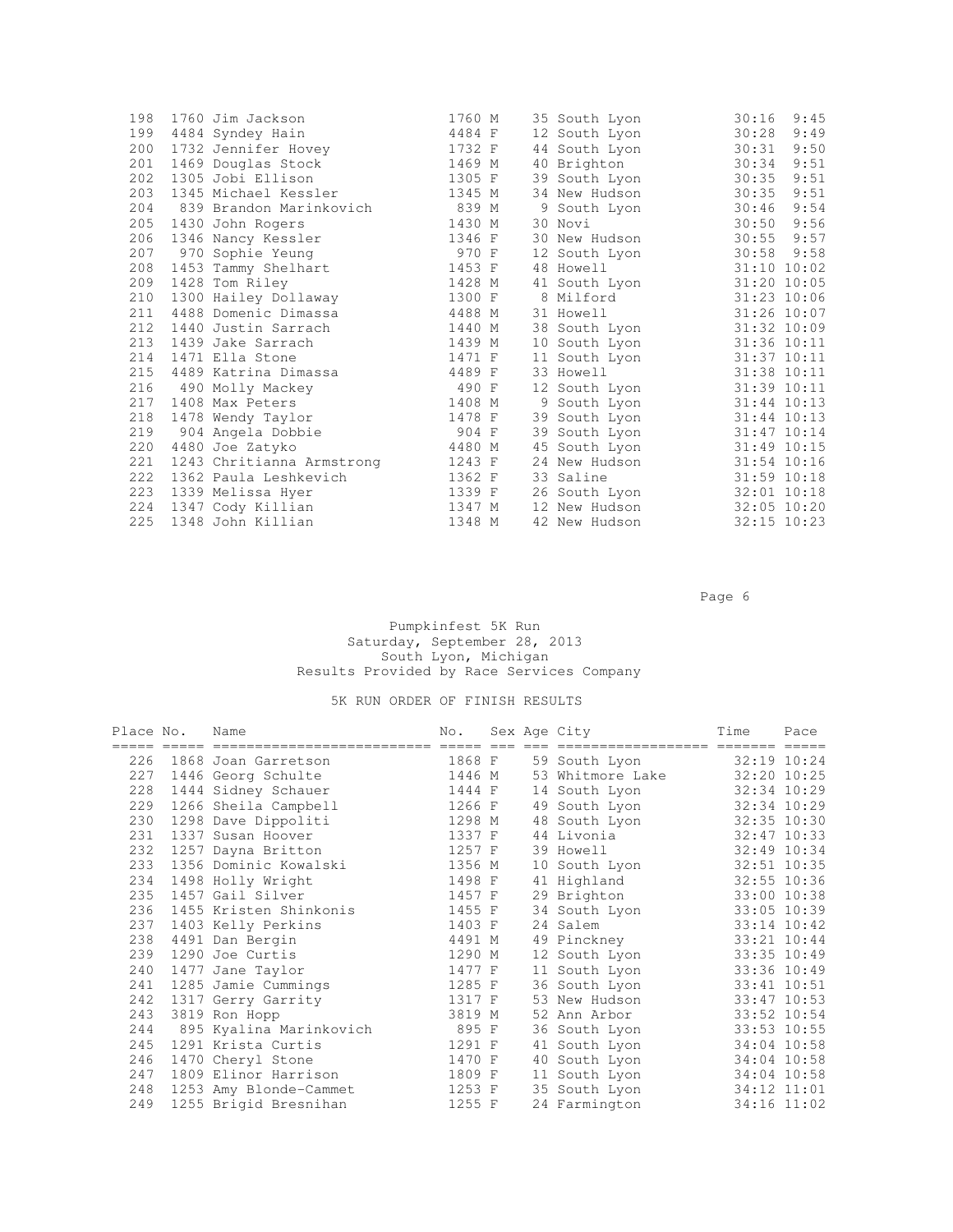|     | 250 | 1450 Jane Severin      | 1450 F |  | 56 Northville   |             | 34:16 11:02     |
|-----|-----|------------------------|--------|--|-----------------|-------------|-----------------|
| 251 |     | 1265 Lucas Campbell    | 1265 M |  | 14 South Lyon   |             | 34:29 11:06     |
| 252 |     | 1433 Nicholas Rupert   | 1433 M |  | 9 South Lyon    | 34:32 11:07 |                 |
| 253 |     | 1269 Cristyn Castelli  | 1269 F |  | 32 Swartz Creek | 34:36 11:08 |                 |
| 254 |     | 1072 Colleen Bayoff    | 1072 F |  | 59 Franklin     | 34:36 11:09 |                 |
| 255 |     | 4474 Patti Yerke       | 4474 F |  | 52 South Lyon   | 34:37 11:09 |                 |
| 256 |     | 1111 Heather Fazio     | 1111 F |  | 36 South Lyon   | 34:37 11:09 |                 |
| 257 |     | 4481 William Johnson   | 4481 M |  | 32 South Lyon   | 34:40 11:10 |                 |
| 258 |     | 4482 Sarah Johnson     | 4482 F |  | 32 South Lyon   | 34:40 11:10 |                 |
|     | 259 | 1382 Katie McPeake     | 1382 F |  | 12 South Lyon   |             | 34:48 11:12     |
| 260 |     | 1415 Greg Price        | 1415 M |  | 41 South Lyon   |             | 34:55 11:15     |
| 261 |     | 1466 Olivia Spaller    | 1466 F |  | 12 South Lyon   | 34:56 11:15 |                 |
| 262 |     | 1350 Shae Killian      | 1350 F |  | 9 New Hudson    | 35:15 11:21 |                 |
|     | 263 | 1349 Kimberly Killian  | 1349 F |  | 42 New Hudson   |             | $35:17$ $11:22$ |
|     | 264 | 4477 Susannah Zatyko   | 4477 F |  | 45 South Lyon   |             | 35:36 11:28     |
| 265 |     | 1958 Brian Dunn        | 1958 M |  | 37 South Lyon   | 35:41 11:29 |                 |
| 266 |     | 1934 Miranda Dunn      | 1934 F |  | 6 South Lyon    | 35:41 11:29 |                 |
| 267 |     | 3824 Scott Riees       | 3824 M |  | 35 South Lyon   |             | 35:48 11:32     |
| 268 |     | 4328 Jackie Dobson     | 4328 F |  | 59 Northville   |             | 35:48 11:32     |
| 269 |     | 1308 Laurie Fahhndrich | 1308 F |  | 24 Fenton       | 35:51 11:33 |                 |
| 270 |     | 4485 Cameron Hain      | 4485 M |  | 9 Saline        |             | 36:12 11:39     |
|     |     |                        |        |  |                 |             |                 |

 $P\bar{a}$  . The properties of the contract of the contract of the contract of the contract of the contract of the contract of the contract of the contract of the contract of the contract of the contract of the contract of

#### Pumpkinfest 5K Run Saturday, September 28, 2013 South Lyon, Michigan Results Provided by Race Services Company

| Place No. | Name                     | No.    |   | Sex Age City     | Time | Pace        |
|-----------|--------------------------|--------|---|------------------|------|-------------|
|           |                          |        |   |                  |      |             |
| 271       | 4483 Garrett Hain        | 4483 M |   | 43 South Lyon    |      | 36:13 11:40 |
| 272       | 1355 Christine Kowalski  | 1355 F |   | 44 South Lyon    |      | 36:28 11:45 |
| 273       | 1368 Phillip Little      | 1368 M |   | 63 South Lyon    |      | 36:32 11:46 |
| 274       | 1262 Coni Callan         | 1262 F |   | 48 South Lyon    |      | 36:32 11:46 |
| 275       | 1367 Debbie Little       | 1367 F |   | 57 South Lyon    |      | 36:32 11:46 |
| 276       | 4493 Jenni Piper         | 4493 F |   | 36 Ypsilanti     |      | 36:36 11:47 |
| 277       | 1451 Thaddeus Shakoor    | 1451 M |   | 71 Southfield    |      | 36:37 11:47 |
| 278       | 1033 Laurie Kuivanen     | 1033 F |   | 42 Milford       |      | 36:41 11:49 |
| 279       | 1246 Christine Bart      | 1246 F |   | 49 Brighton      |      | 36:42 11:49 |
| 280       | 1259 Ken Brundage        | 1259 M |   | 63 Northville    |      | 36:50 11:52 |
| 281       | 1062 Kimberly Myer       | 1062 F |   | 43 Whitmore Lake |      | 37:01 11:55 |
| 282       | 1491 Joe West            | 1491 M |   | 33 Ypsilanti     |      | 37:05 11:56 |
| 283       | 1492 Michelle West       | 1492 F |   | 32 Ypsilanti     |      | 37:05 11:56 |
| 284       | 1297 Karen Dice          | 1297 F |   | 53 White Lake    |      | 37:08 11:58 |
| 285       | 1429 Nancy Robbert       | 1429 F |   | 44 South Lyon    |      | 37:14 11:59 |
| 286       | 1407 Madelyn Peters      | 1407 F |   | 11 South Lyon    |      | 37:29 12:04 |
| 287       | 1254 Terry Bond-Manville | 1254 F |   | 59 South Lyon    |      | 37:41 12:08 |
| 288       | 1323 Leslie Hamp         | 1323 F |   | 59 South Lyon    |      | 37:41 12:08 |
| 289       | 1239 Rose Abbate         | 1239 F |   | 33 South Lyon    |      | 38:07 12:16 |
| 290       | 1424 Sarah Rembiesa      | 1424 F |   | 36 Northville    |      | 38:15 12:19 |
| 291       | 1432 Lizzie Rupert       | 1432 F | 7 |                  |      | 38:23 12:22 |
| 292       | 1720 Harrison Hensley    | 1720 M |   | 81 Pinckney      |      | 38:32 12:24 |
| 293       | 1248 Margot Beckerman    | 1248 F |   | 48 Ann Arbor     |      | 38:37 12:26 |
| 294       | 1486 Anita Vereb         | 1486 F |   | 43 Ann Arbor     |      | 38:37 12:26 |
| 295       | 1484 Cynthia Urban       | 1484 F |   | 47 Wixom         |      | 38:38 12:26 |
| 296       | 1319 Roxie Geiser-Weaver | 1319 F |   | 58 South Lyon    |      | 39:13 12:38 |
| 297       | 1381 Jennifer McPeake    | 1381 F |   | 40 South Lyon    |      | 39:21 12:40 |
| 298       | 1406 Connie Peters       | 1406 F |   | 42 South Lyon    |      | 40:00 12:53 |
| 299       | 1369 Jennifer Longstreet | 1369 F |   | 42 South Lyon    |      | 40:32 13:03 |
| 300       | 1456 Tobi Sicklesteel    | 1456 F |   | 44 South Lyon    |      | 40:32 13:03 |
| 301       | 1458 Emily Simmons       | 1458 F |   | 7 New Hudson     |      | 40:34 13:04 |